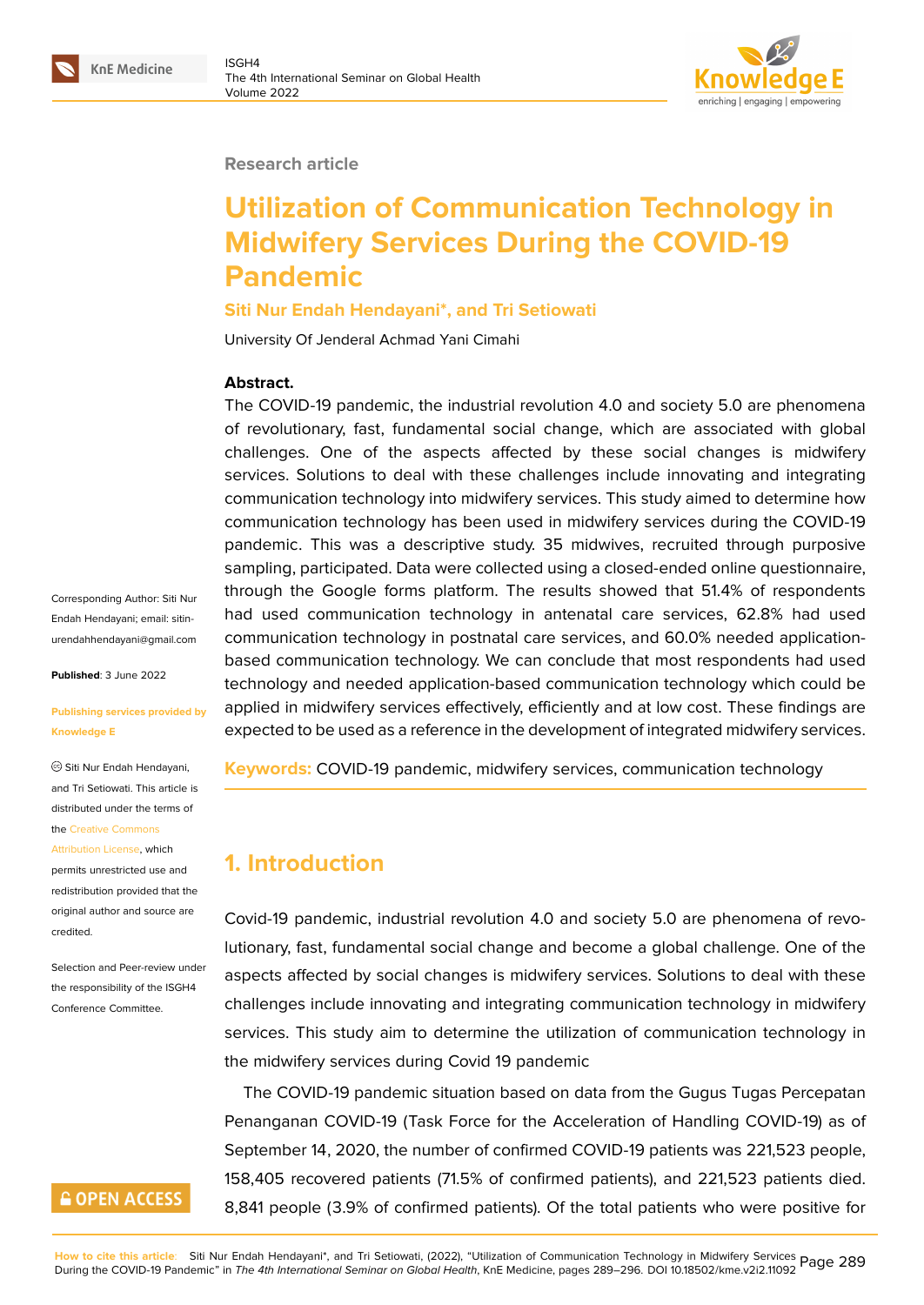COVID-19, 5,316 people (2.4%) were children aged 0-5 years and 1.3% of them died. For the group of pregnant women, there were 4.9% of pregnant women who were confirmed positive for COVID-19 from 1,483 confirmed cases that had accompanying condition data. These data indicate that pregnant women, childbirth, postpartum and newborns are also vulnerable targets for COVID-19 infection and this condition is feared to increase maternal and newborn morbidity and mortality. In this COVID-19 pandemic situation, there are many restrictions on almost all routine services including maternal and newborn health services. For example, pregnant women are reluctant to go to the puskesmas or other health service facilities for fear of being infected, there are recommendations for postponing pregnancy check-ups and classes for pregnant women, as well as the unpreparedness of services in terms of personnel and infrastructure including Personal Protective Equipment. This causes maternal and newborn health services to be one of the services affected, both in terms of access and quality [1].

Currently, world has entered a new era of industrial revolution 4.0 where it is marked by the unification of several technologies so that we see a new area consisting of three independent fields of science: physics, digital and biology. The Industrial Rev[ol](#page-6-0)ution 4.0 is the Digital Revolution, which is marked by the proliferation of computers and the automation of records in all fields. One of the unique and special signs of the industrial revolution 4.0 is the application of artificial intelligence (AI). One of the areas most affected by the fourth industrial revolution is the health sector [2]. The health sector is the sector most likely to benefit from the Industrial Revolution 4.0 due to the merging of physical, digital and biological systems, although this sector may also be the least prepared to accept. A study conducted by The Economist Intellig[en](#page-6-1)ce Unit said that some doctors believe that smartphone technology plays a very important role in empowering patients to manage their health proactively [3].

Information technology-based health services are getting a lot of world attention. Mainly due to the promise and opportunities that technology can improve the quality of human life. In the health sector, advances in Informa[tio](#page-6-2)n Technology have greatly supported services, health worker will quickly be left behind if they do not use various tools to update the latest developments, not only that information technology also has the ability to filter data and process it into information [4]. The era of the Covid-19 pandemic and the era of the industrial revolution 4.0 encouraged the government to formulate policies and innovate in various fields, including the health sector. The policy formulations made by Indonesia government include [ma](#page-6-3)king priority targets for digitizing the health sector until 2024 in three ways, namely 1) expanding telemedicine services, 2). medical record application, 3). create a regulatory sandbox [5]. Maternal and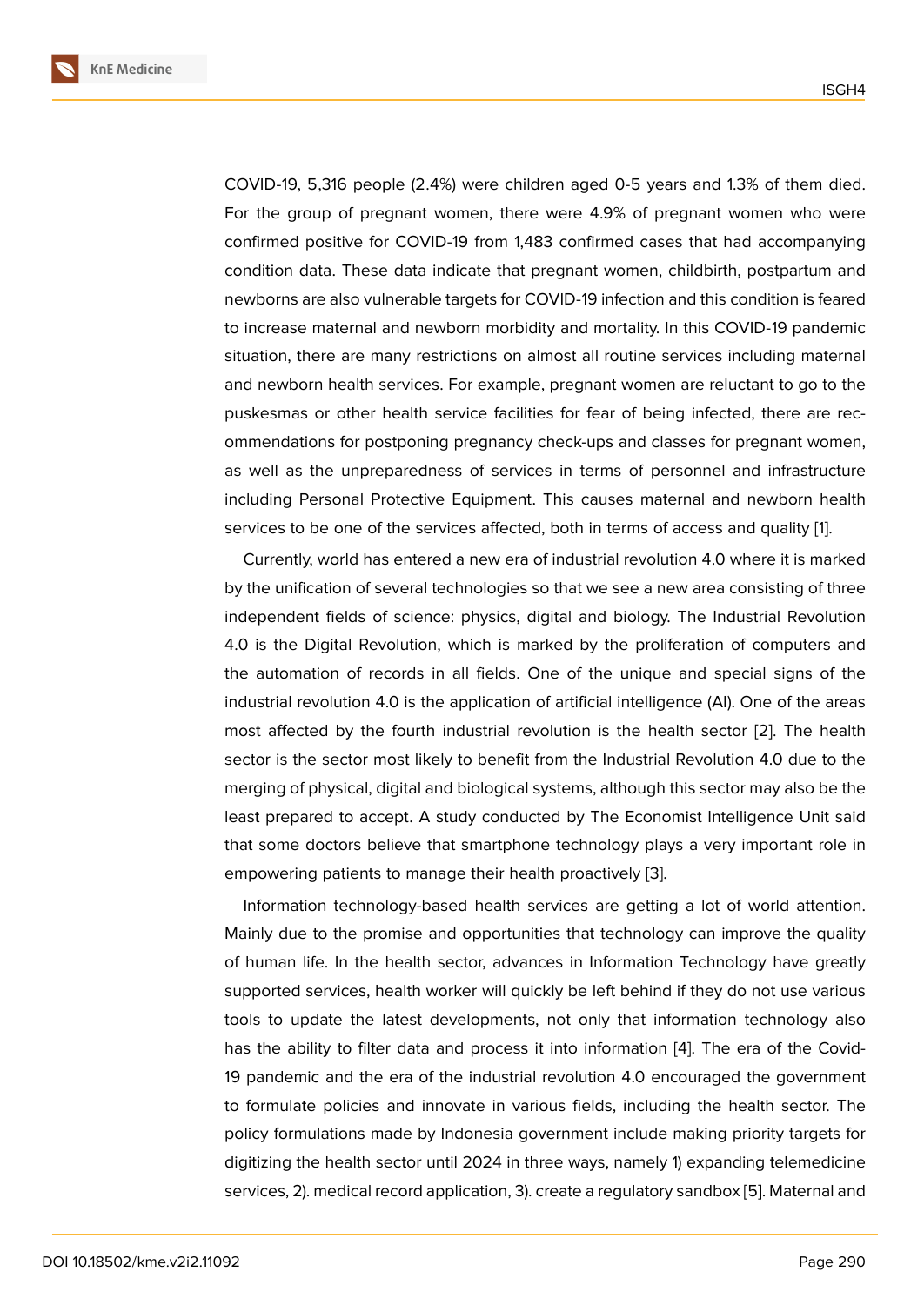neonatal health service policies is to integrate the use of communication technology in every service, including the use of tele-registration and the use of video conferencing and educational activities.

Facing the challenges of the Covid-19 pandemic and the industrial revolution 4.0, health workers must have certain skills. Such as the ability to think critically, communication skills, collaboration, problem solving, the ability to adapt to technology and so on. Improving the quality of human resources through the development and utilization of technology will also assist the performance of public services in an integrated manner so that effective and efficient, transparent and accountable management will be realized. That means, the use of digital technology in health services will contribute to the effectiveness of health services [4].

Midwives are the frontliner in midwifery services. Services provided by midwives include maternal health services, child health services, women's reproductive health services and family planning. Mi[dw](#page-6-3)ives as a profession that continues to grow, always maintain their professionalism by following the development of science and technology. Professionalism is closely related to the competencies that must be possessed by a professional (professional competence). Professional midwives in question must have clinical competence (midwifery skills), socio-cultural skills to analyze, advocate and empower in finding solutions and innovations to improve the welfare of women, families and communities [6]. Based on the above, the purpose of this study is to see how the use of technology by midwives in carrying out midwifery services.

## **2. Methods**

This study design is a survey method with a cross-sectional approach. This study held in Cimahi On October 2021. Population of this study are registered midwives. Inclusion criteria is midwife who has a license of midwifery private practice and has bachelor education degree qualification. We exclude midwife who has diploma education degree qualification. Total sample of this research is 35 midwives and were taken by purposive sampling method. The instrument to collect data use close ended questionnaire and for measurement use Guttman Scale. Data collection techniques through online survey technique using the google form platform. Data analizing by univariate analysis and processed by simple tabulation with Microsoft Excel and presented by one way table. The question components include the use of communication technology in pregnant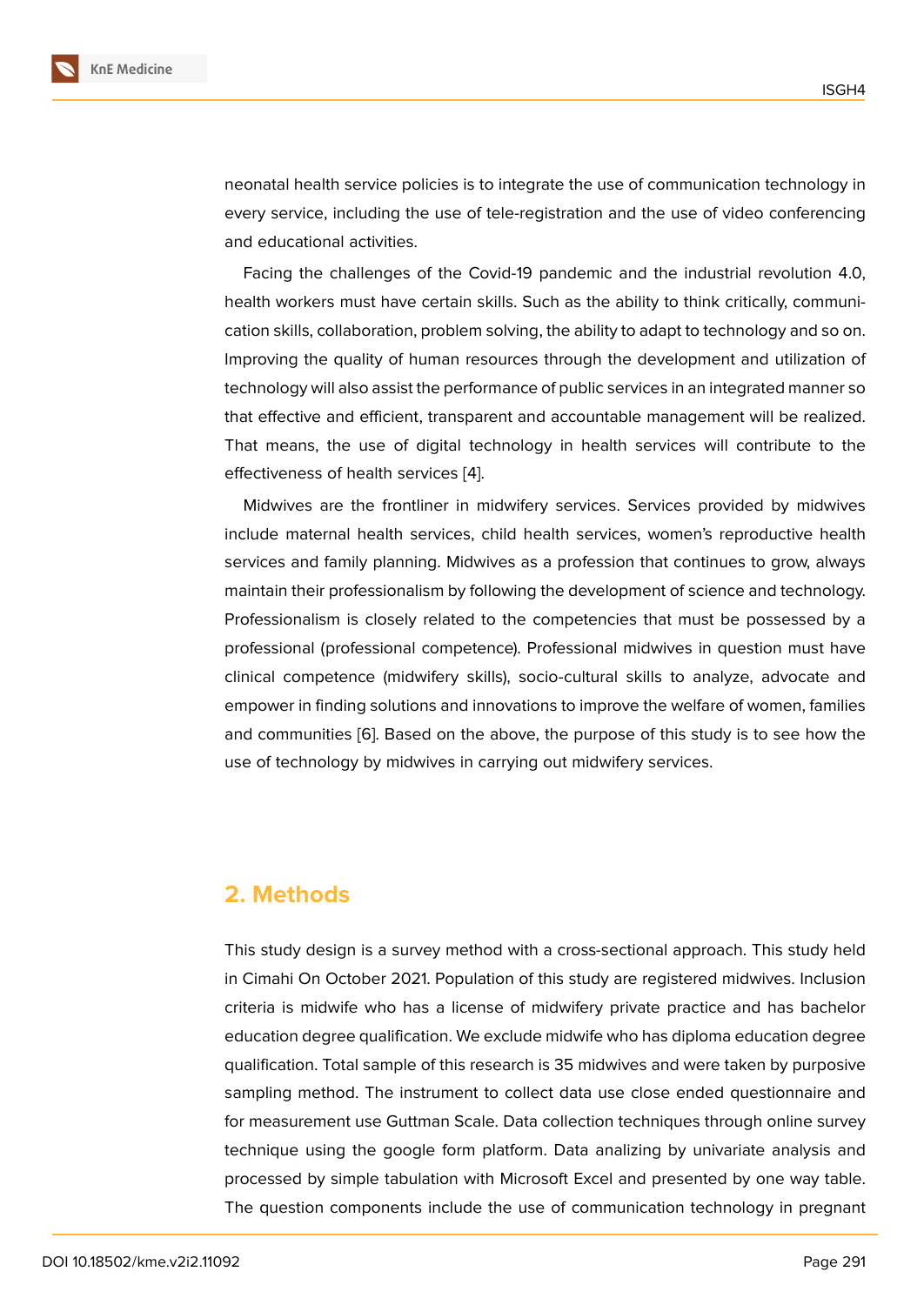

women's services, communication technology services for postpartum and breastfeeding mothers, the need for health technology, interests and plans for developing communication technology, the type of technology needed

# **3. Results**

The results of primary data obtained from the survey are presented in the table below. Question components include the use of communication technology in pregnant women's (antenatal care) services, communication technology services for postpartum and breastfeeding mothers, health technology needs, interests and plans for developing communication technology and the type of technology needed.

## **3.1. Utilization of Communication Technology in Maternity Services**

| Variable                                                                                 | Utilization |            | Total     |  |
|------------------------------------------------------------------------------------------|-------------|------------|-----------|--|
|                                                                                          | Yes         | No         |           |  |
| Communication<br>Technology in Antepartum<br>sevices                                     | 18 (51,4%)  | 17 (48,6%) | 35 (100%) |  |
| Communication<br>Technology in Postpartum<br>and Breastfeeding Mother<br><b>Services</b> | 22 (62,8%)  | 13 (37,2%) | 35 (100%) |  |

Table 1: Utilization of Communication Technology in Maternity Services.

Based on the table above. shows that 51.4% of respondents have used communication technology in the service of pregnant women. Utilization of communication technology in services to pregnant women is counseling services via whats App platform, zoom meeting, telegram. Result shows that 62.8% of respondents have used communication technology in the service of postpartum and breastfeeding mothers. The use of communication technology in services to postpartum and breastfeeding mothers is an educational service about postpartum and breastfeeding care, which is carried out through the Whats App platform and zoom meeting.

## **3.2. Technology Needs in the Midwifery Service Area**

Based on the table above. shows that 82.9% of respondents need technology for registration services, 82.9% of respondents need technology for client data collection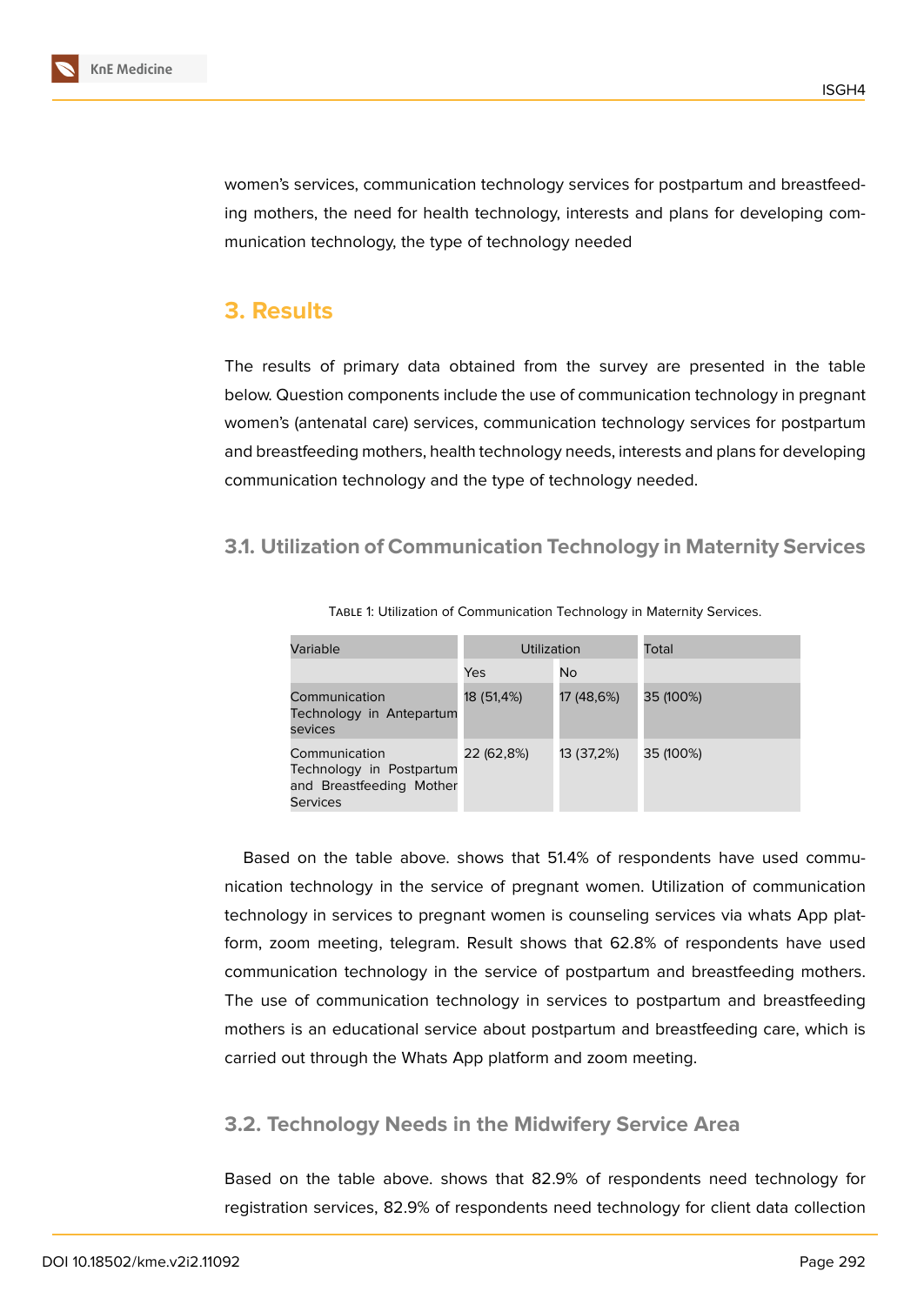| TABLE 2: Technology Needs in the Midwifery Service Area |  |  |  |
|---------------------------------------------------------|--|--|--|
|                                                         |  |  |  |

| Variable                      | <b>Needs</b> |           | Total     |
|-------------------------------|--------------|-----------|-----------|
|                               | Yes          | No        |           |
| Registration                  | 29 (82,9%)   | 6 (17,1%) | 35 (100%) |
| <b>Client Data Collection</b> | 29 (82,9)    | 6 (17,1)  | 35 (100%) |
| <b>Health Education</b>       | 35 (100%)    | $0(0\%)$  | 35 (100%) |
| Recording And Reports         | 34 (97,1)    | 1(2,9)    | 35 (100%) |

services, 100% of respondents need technology for providing health education and 97.1% need technology to recording and reporting.

**3.3. Type of Technology Required**

| <b>Types of Technology</b>                         | n  | %    |
|----------------------------------------------------|----|------|
| -based communication 14<br>Web<br>technology       |    | 40 % |
| application-based communica- 21<br>tion technology |    | 60%  |
| Total                                              | 35 | 100% |

TABLE 3: Types of Technology Needs.

Based on the table above shows that 60 % of respondents need application-based communication technology

# **4. Discussion**

Based on tables 1 shows that 51.4% have used communication technology in pregnancy services and 62.8% of respondents have used communication technology in postpartum and breastfeeding mother services. The use of communication technology in services for pregnant, postpartum and breastfeeding women is an educational and counseling service that is carried out through the Whats App platform and zoom meetings. Midwife competencies are the basis for providing comprehensive, effective, efficient and safe evidence-based midwifery services to clients, in the form of promotive, preventive, curative and rehabilitative efforts that are carried out independently, collaboratively and by referrals. One component of the competence of midwives in self-development and professionalism of midwives is to use and develop science, technology, and art that support midwifery practice in order to achieve quality health for women, families, and communities [6].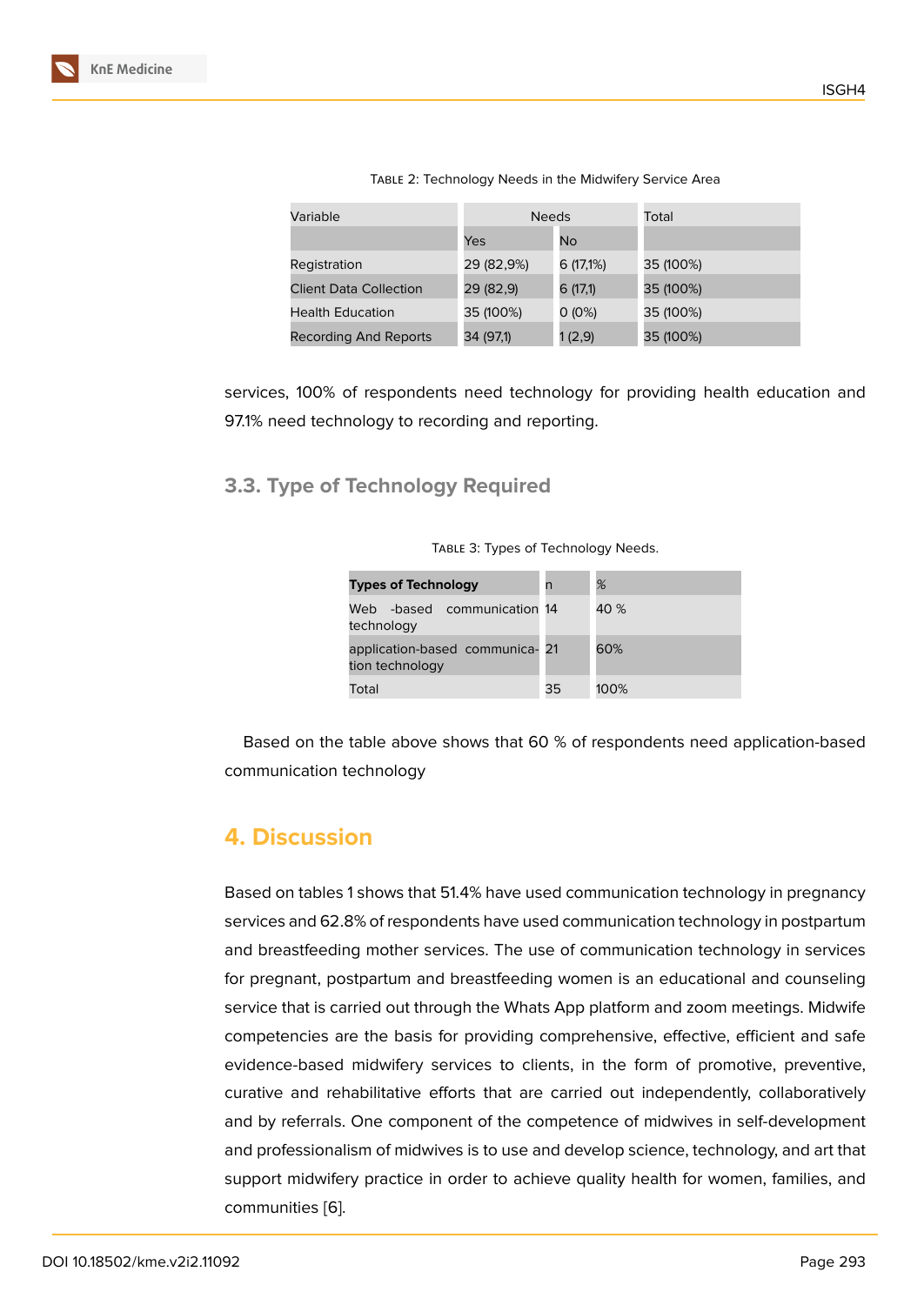Based on tables 2, it shows that 82, 9% of respondents need technology for registration services, 82,9% of respondents need technology for client data collection services, 100% of respondents need technology for providing education and 97,1% of respondents need technology for recording reporting. Several studies related to technological developments show that digital technology is very effective in serving the community, Moller, Arlen C., et al. (2017) in his article explains that the application of digital technology-based health interventions is considered very beneficial. First, it can facilitate access to services, facilitate the reach of services to the community. Second, it can move health interventions to digital platforms and present research with new opportunities to advance the theory and concept of health services. The use and utilization of this technology is one of the right solutions for solving public service problems [4].

Based on table 3 above, it shows that 60 % of respondents need application-based communication technology. Along with rapid advances in supporting technology, in recent yea[rs](#page-6-3), there has been a very rapid development in telemedicine and e-health. The very rapid development of wireless mobile telecommunication systems and satellite telecommunications systems, as well as the availability of infrastructure provided by various telecommunications network operators, has enabled the development of various types of mobile telemedicine systems and m-health systems. Advances in supporting technology, including computer hardware and software, have prompted the development of various telemedicine and e-health systems for various types of applications [7].

According to Satyamurthy (2007), the benefits of telemedicine include increasing access to patients, reducing patient costs, reducing isolation from the need for doctors, and im[pro](#page-7-0)ving the quality of health services. As in general, the development of ICT for health in developing countries, there are still many obstacles that are faced in the development and application of ICT-based systems, both technical and nontechnical, especially at the implementation stage. In the development of telemedicine, it is necessary to pay attention to issues that must be considered, among others: 1) Real effectiveness of the system (System design based on the real needs of potential users, Compliance with related health procedures and existing regulations, added value that the system can provide both qualitatively the level of health services and economically against the previous procedures for each party, the use of technology that has high reliability and is in accordance with field conditions), 2) System Acceptability (Full support from related health organizations/decision makers, including the inclusion of telemedicine programs in official operating procedures, full support from system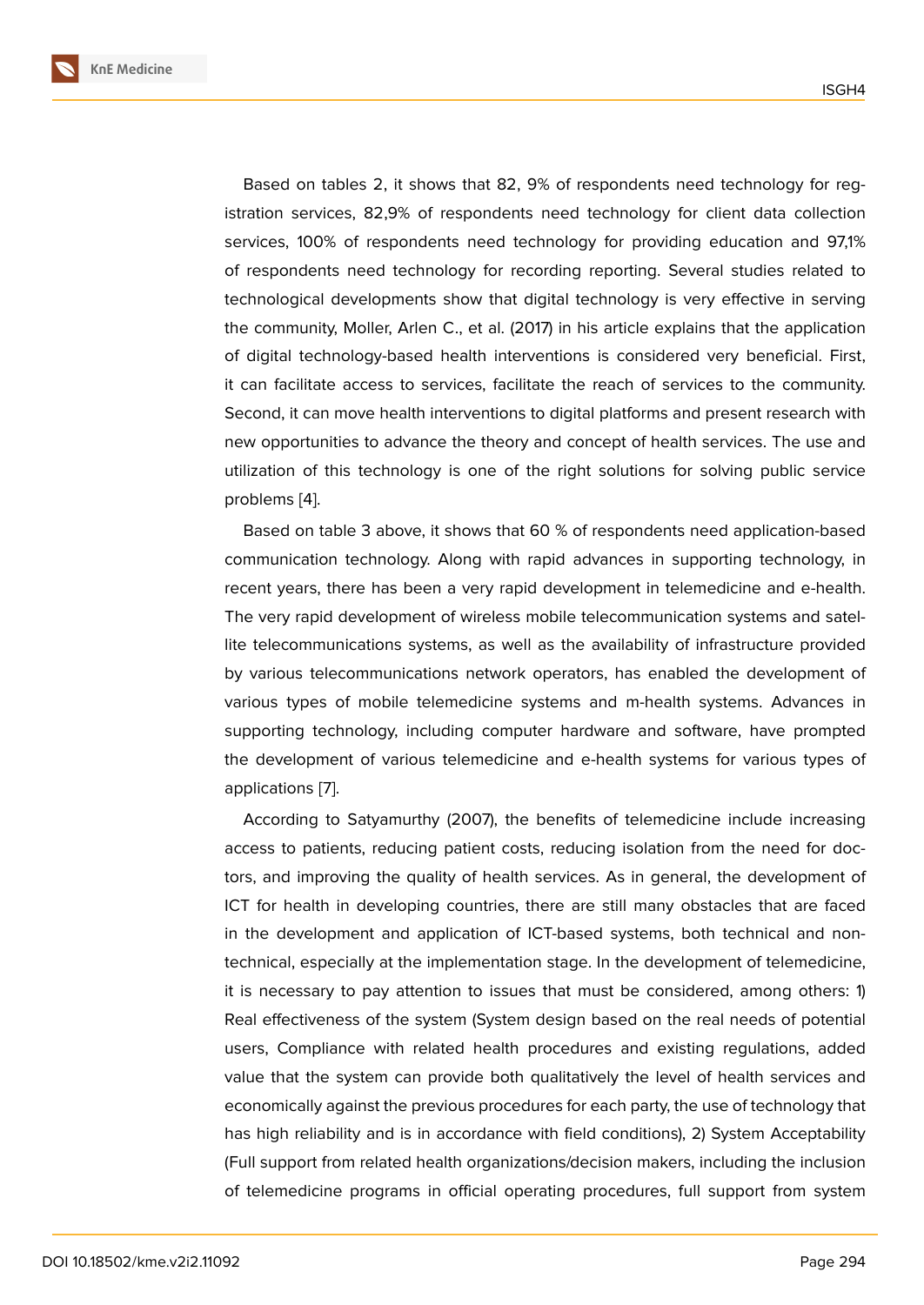implementers (operators) and health service recipients (community), system implementation must be supported by capacity building HR according to system application requirements), 3) System sustainability (long-term system acceptability, the ability of users to operate the system both technically and non-technically, especially in the economic field), 4) Further development, expansion of geographic application areas, expansion of scope of application to other levels of health services, the need for expansion of types of health services that apply telemedicine [8]. Limitation of this study is that survey conducted by online system and self administered, it may yield significantly different results when compared to face-to-face surveys.

# **5. Conclusions**

Of the 35 respondents, most of midwives have used communication technology in the services of pregnant women and in the services for postpartum and breastfeeding mothers. The technology used includes whats app platform, zoom meeting, telegram. In addition most of midwives need technology for registration services, client data collection services, providing health education and kneed technology for recording and reporting. Most of midwives need application-based communication technology. The results of this study are expected to be used as a reference in the development of integrated midwifery services, as material for advocating to the government to develop an integrated service system. The results of this study are expected to be used as a reference by future researchers in exploring more about the technology needed by the community.

# **References**

- [1] Ministry of Health. Guideline of antenatal, delivery, postpartum, and newborn service in New Normal. Kenya Covid19 Guidelines. Kenya. 2020.
- <span id="page-6-0"></span>[2] Tjandrawinata RR. Industry 4.0: Industrial revolution and its influence on biotechnology field. Journal Medicinus. 2016;29(1):31–9.
- <span id="page-6-1"></span>[3] Park H-A. Are we ready for the fourth industrial revolution? Yearb Medical Information. 2016;25(1):1–3.
- <span id="page-6-2"></span>[4] Yani A. Utilization of technology in the health of community health. Promotif Jurnal Kesehatan Masyarakat. 2018;8(1):97–103.
- <span id="page-6-3"></span>[5] Ministry of Health. Long term strategy of COVID-19 pandemi. Kemenkes; 2021 September. Available from: